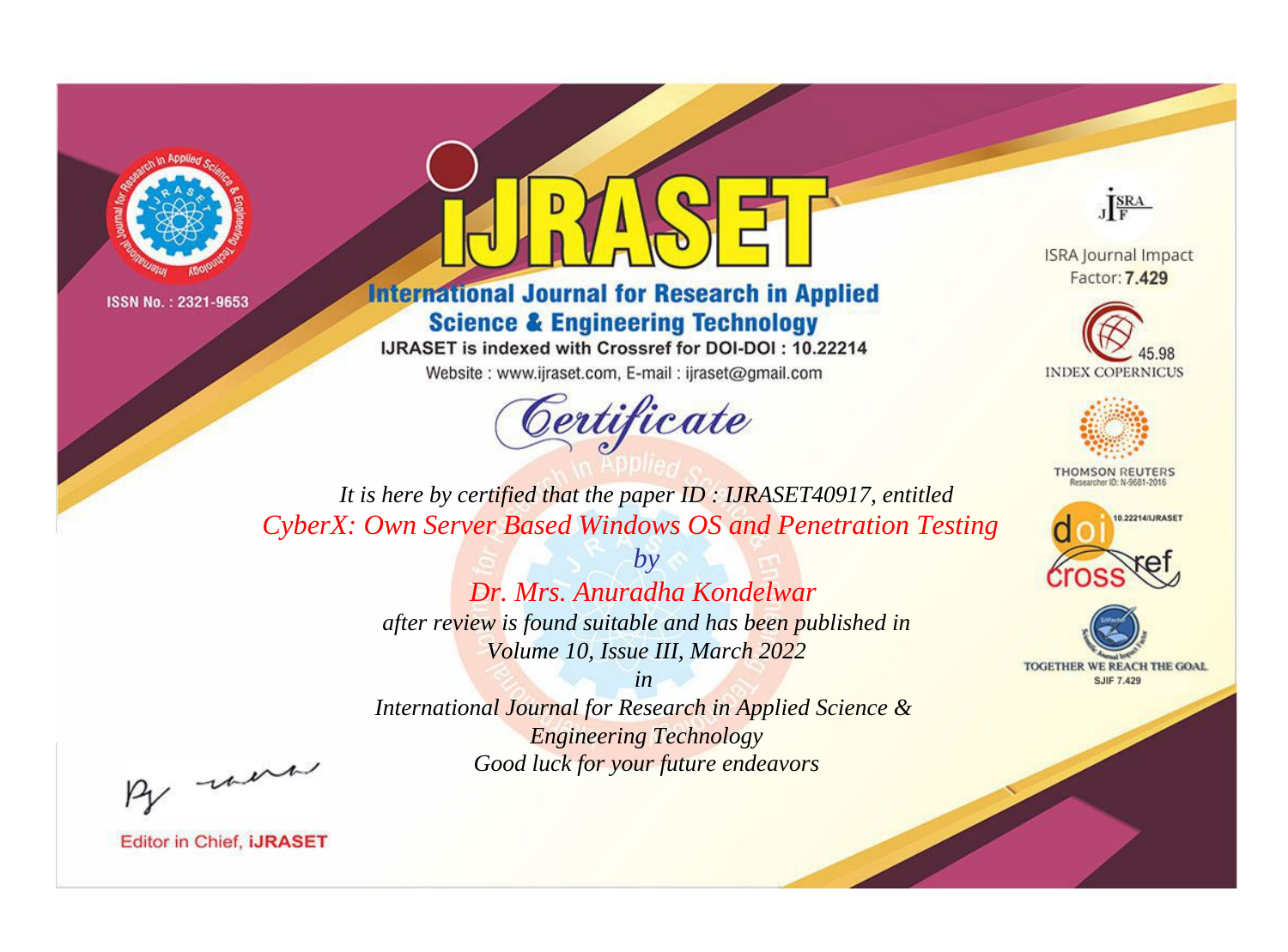



**International Journal for Research in Applied Science & Engineering Technology** 

IJRASET is indexed with Crossref for DOI-DOI: 10.22214

Website: www.ijraset.com, E-mail: ijraset@gmail.com



JERA

**ISRA Journal Impact** Factor: 7.429





**THOMSON REUTERS** 



TOGETHER WE REACH THE GOAL **SJIF 7.429** 

*It is here by certified that the paper ID : IJRASET40917, entitled CyberX: Own Server Based Windows OS and Penetration Testing*

> *by Nikhil Hingawe after review is found suitable and has been published in Volume 10, Issue III, March 2022*

> > *in*

*International Journal for Research in Applied Science & Engineering Technology Good luck for your future endeavors*

By morn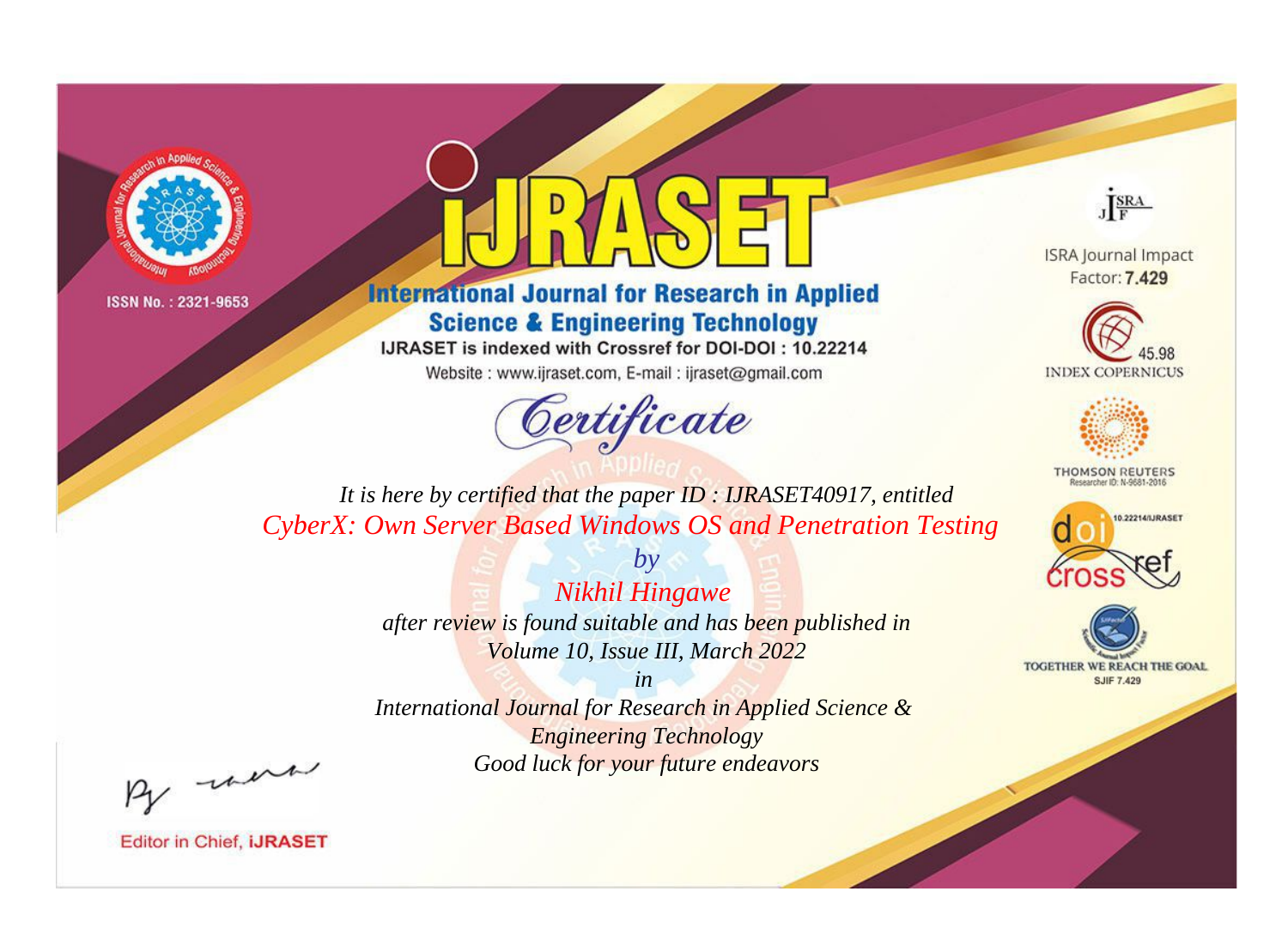



**International Journal for Research in Applied Science & Engineering Technology** 

IJRASET is indexed with Crossref for DOI-DOI: 10.22214

Website: www.ijraset.com, E-mail: ijraset@gmail.com



JERA

**ISRA Journal Impact** Factor: 7.429





**THOMSON REUTERS** 



TOGETHER WE REACH THE GOAL **SJIF 7.429** 

*It is here by certified that the paper ID : IJRASET40917, entitled CyberX: Own Server Based Windows OS and Penetration Testing*

> *Ankit Bachar after review is found suitable and has been published in Volume 10, Issue III, March 2022*

*by*

*in* 

*International Journal for Research in Applied Science & Engineering Technology Good luck for your future endeavors*

By morn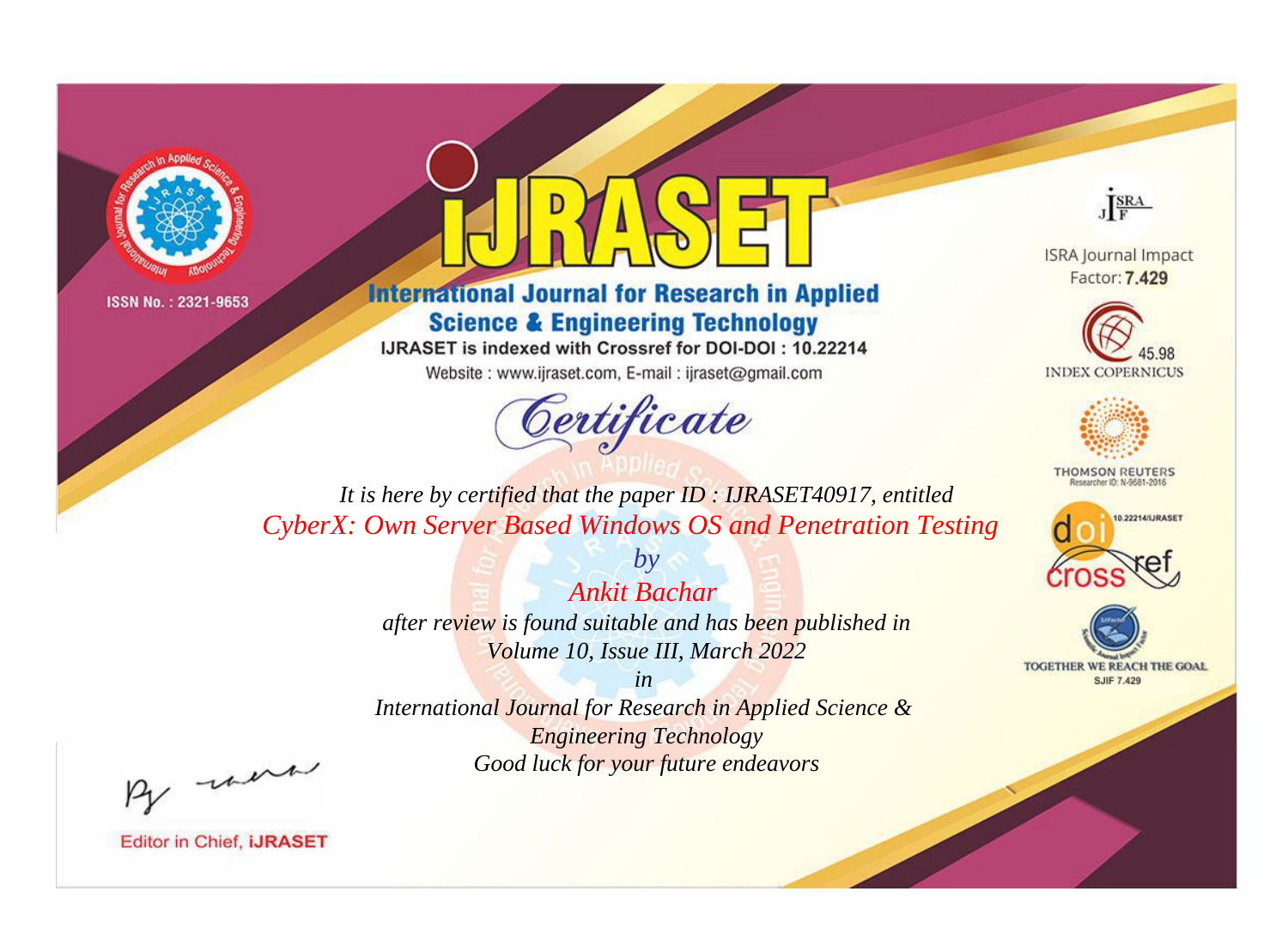



**International Journal for Research in Applied Science & Engineering Technology** 

IJRASET is indexed with Crossref for DOI-DOI: 10.22214

Website: www.ijraset.com, E-mail: ijraset@gmail.com





**ISRA Journal Impact** Factor: 7.429





**THOMSON REUTERS** 



TOGETHER WE REACH THE GOAL **SJIF 7.429** 

*It is here by certified that the paper ID : IJRASET40917, entitled CyberX: Own Server Based Windows OS and Penetration Testing*

> *Greenkumar Bisen after review is found suitable and has been published in Volume 10, Issue III, March 2022*

*by*

*in International Journal for Research in Applied Science & Engineering Technology Good luck for your future endeavors*

By morn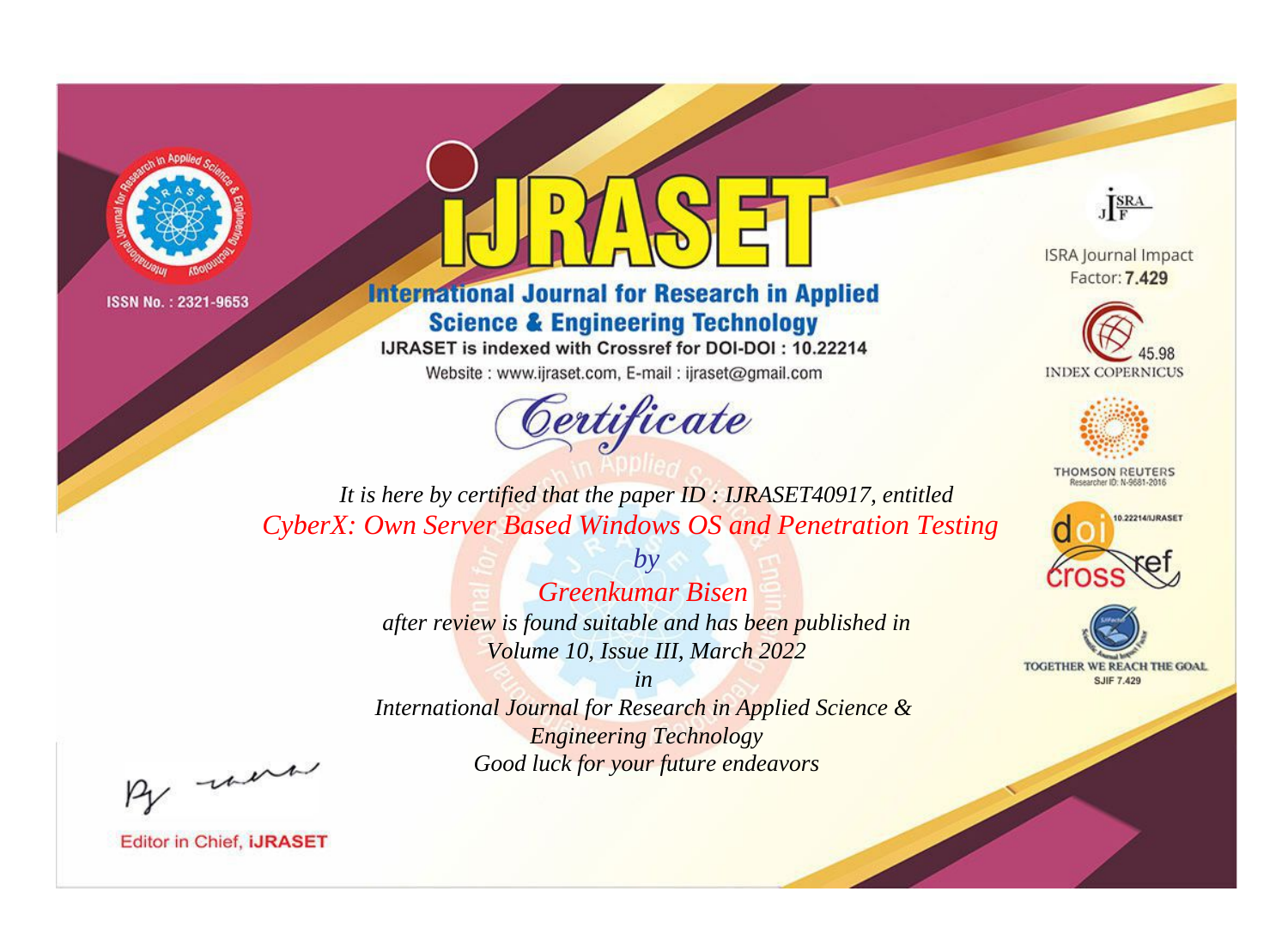



**International Journal for Research in Applied Science & Engineering Technology** 

IJRASET is indexed with Crossref for DOI-DOI: 10.22214

Website: www.ijraset.com, E-mail: ijraset@gmail.com



JERA

**ISRA Journal Impact** Factor: 7.429





**THOMSON REUTERS** 



TOGETHER WE REACH THE GOAL **SJIF 7.429** 

*It is here by certified that the paper ID : IJRASET40917, entitled CyberX: Own Server Based Windows OS and Penetration Testing*

> *Karan Bhosale after review is found suitable and has been published in Volume 10, Issue III, March 2022*

*by*

*in* 

*International Journal for Research in Applied Science & Engineering Technology Good luck for your future endeavors*

By morn